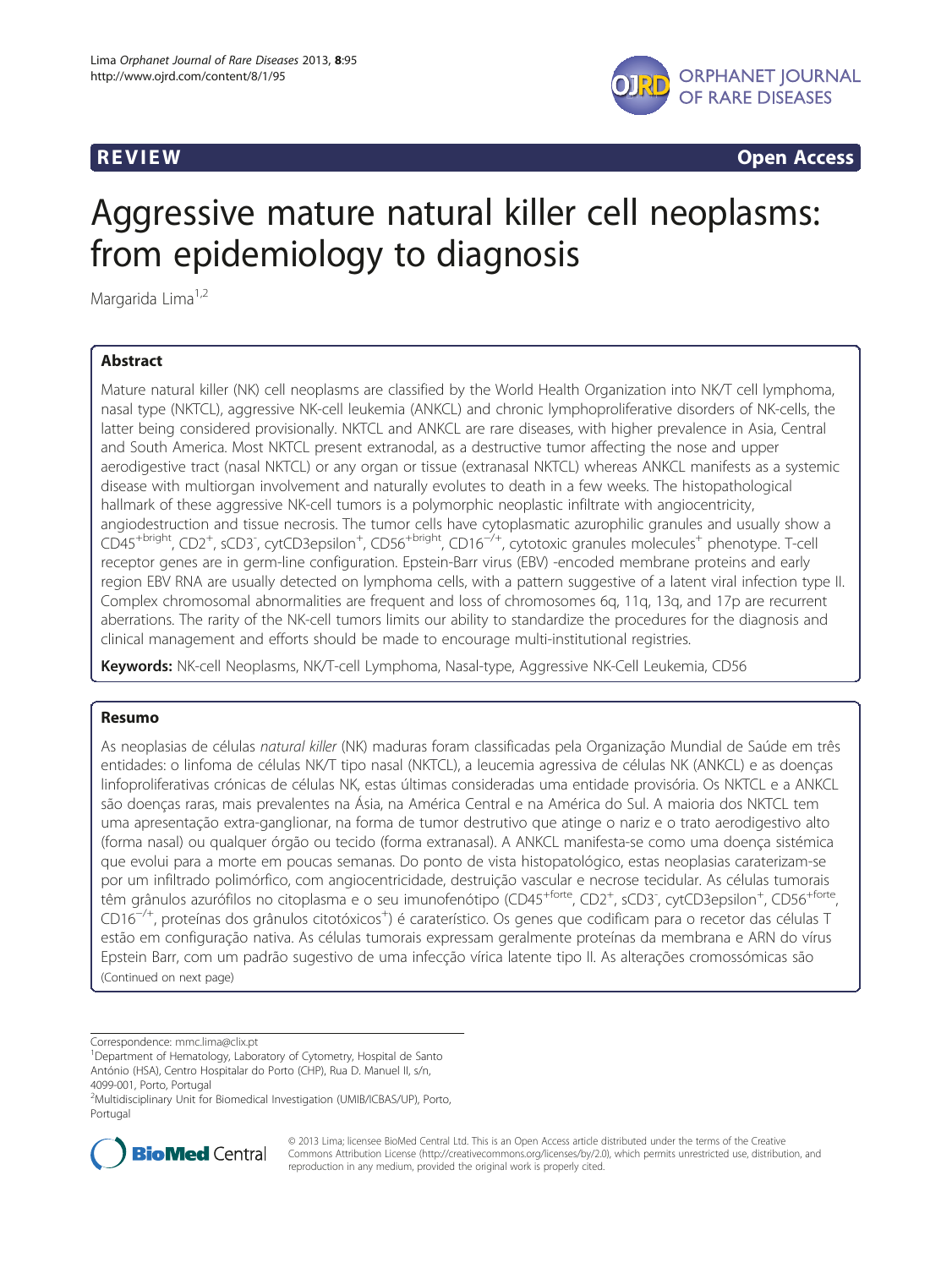#### (Continued from previous page)

complexas, e algumas, como deleções nos braços longos dos cromossomas 6, 11 e 13 e do braço curto do cromossoma 17, ocorrem de forma recorrente. A raridade dos tumores de células NK limita a nossa capacidade para uniformizar os procedimentos de diagnóstico e a abordagem clínica, sendo necessário desenvolver esforços para promover os registos multicêntricos.

Palavras-chave: Neoplasias de células NK, Linfomas de células NK, tipo nasal, Leucemia agressiva de células NK, CD56

# Introduction

Lymphoproliferative disorders of natural killer (NK) cells are rare diseases which account for less than 5% of all lymphoid neoplasms and comprise different clinical entities [\[1](#page-7-0)-[17\]](#page-7-0).

The World Health Organization (WHO) classification of tumors of hematopoietic and lymphoid tissues, updated in 2008, has made advances in their classification. Accordingly, three disease conditions originating from mature NK-cells were proposed based on their distinct clinical and pathological features [\[18](#page-7-0)]. These include two aggressive mature NK-cell neoplasms – extranodal NK/T cell lymphoma, nasal type (NKTCL) [[19](#page-7-0)], and aggressive NK-cell leukemia (ANKCL) [\[20\]](#page-7-0) – and one provisional entity – chronic lymphoproliferative disorders of NK-cells (CLPD-NK) [\[21](#page-7-0)] (Table [1](#page-2-0)). The first two entities are indexed individually in the 10th revision of the International Classification of Diseases (ICD-10) [\[22\]](#page-7-0) and in the 3rd edition of the ICD for Oncology (ICD-O-3) [[23](#page-7-0)], as well as in Orphanet databases [[24](#page-7-0)]. In addition, two diseases were proposed in the past as originating from NK-cell precursors, based mainly on the blastic appearance and the  $CD56<sup>+</sup>$  immature immunophenotype of the neoplastic cells. The first, NK-cell lymphoblastic leukemia / lymphoma [\[25](#page-7-0)], in fact comprise an heterogeneous group of immature disorders originating from NK-, T- and/or myeloid cell precursors, and is now being considered in the group of the acute leukemia of ambiguous lineage; the other, blastic plasmacytoid dendritic cell neoplasm, previously designed blastic NK-cell lymphoma, arises from plasmacytoid dendritic cells and should no longer be considered a NK-cell malignancy [[26](#page-7-0)].

Nasal type NKTCL, originates in nasal and extranasal organs and tissues and account for the majority of cases, with only exceptional cases presenting primarily in the lymph nodes. ANKCL manifests as a systemic disease with multiorgan failure and rapidly evolutes to death. The diagnosis of these aggressive NK-cell neoplasms is often difficult and requires both clinical suspicion and a differentiated laboratorial approach based in morphological, immunophenotypic and molecular studies.

We review the epidemiology and the clinical and laboratorial criteria for the diagnosis of NKTCL and ANKCL, with emphasis on tissue histology and on the morphological, immunophenotypic and genetic features of the neoplastic cells.

# Review

## Epidemiology

Both NKTCL and ANKCL are relatively frequent in Asia, Central and South America, but extremely rare in Europe and North America [[1-17\]](#page-7-0).

Extranodal NK/T-cell lymphoma, nasal type, and ANKCL are relatively frequent in Central American (e.g. Mexico, Guatemala), South American (e.g. Argentina, Brazil, Peru, Chile) and Eastern (e.g. Hong Kong, Japan, Korea) countries, where they may account for up to 10% of the non Hodgkin's lymphoma (NHL), whereas very uncommon in North America and Europe, where they represent less than 1% of the NHL $^a$  [\[1,2,27-29\]](#page-7-0). Moreover, in series from the United States in which the ethnic background was recorded, most patients with NKTCL were of Asian or Hispanic descent [\[30\]](#page-7-0). Few epidemiological data is available in Europe, where its prevalence has been estimated to be lower than 1–9 cases / 1.000.000 inhabitants.

Aggressive NK-cell neoplasms are almost always associated to Epstein Barr Virus (EBV) and similarly to that occurring in Hodgkin's lymphoma and nasopharyngeal carcinoma, the neoplastic NK-cells usually have a type II latency pattern, expression of EBV nuclear antigens (EBNA) and latent membrane proteins (LMP) being limited to EBNA-1, LMP-1, and LMP-2 [\[31](#page-7-0)]. In Asia, increase in the risk of developing nasal NKTCL have been described among crop producers and individuals exposed to pesticides [\[32\]](#page-7-0), also having an increased risk to develop NHL in general [[33,34](#page-8-0)].

The International Peripheral T-cell Lymphoma Project (IPTCLP) group reported a four-fold higher relative frequency of NKTCL among lymphomas in Asian countries compared to Western countries, ANKCL being rarer than NKTCL (Table [2](#page-3-0)). From the 136 cases of NK-cell neoplasms analyzed by this group, collected in different centers from various countries in North America, Europe, and Asia, only 2 (1.5%) corresponded to ANKCL, as compared to 127 cases of NKTCL, the remaining 7 cases being unclassifiable according to the WHO schema [[35](#page-8-0)]. Comparatively, based on the Japanese survey of NK-cell neoplasms diagnosed from 1994 to 1998 [\[36\]](#page-8-0), the NK-cell Tumor Study Group reported on a Japanese series of 172 NK-cell tumors, which included 22 ANKCL (12.8%) [[37\]](#page-8-0). Few European series of NKTCL were published to date [\[38,39](#page-8-0)] and, in Europe, reports on ANKCL are limited to sporadic cases [\[40](#page-8-0)-[43](#page-8-0)].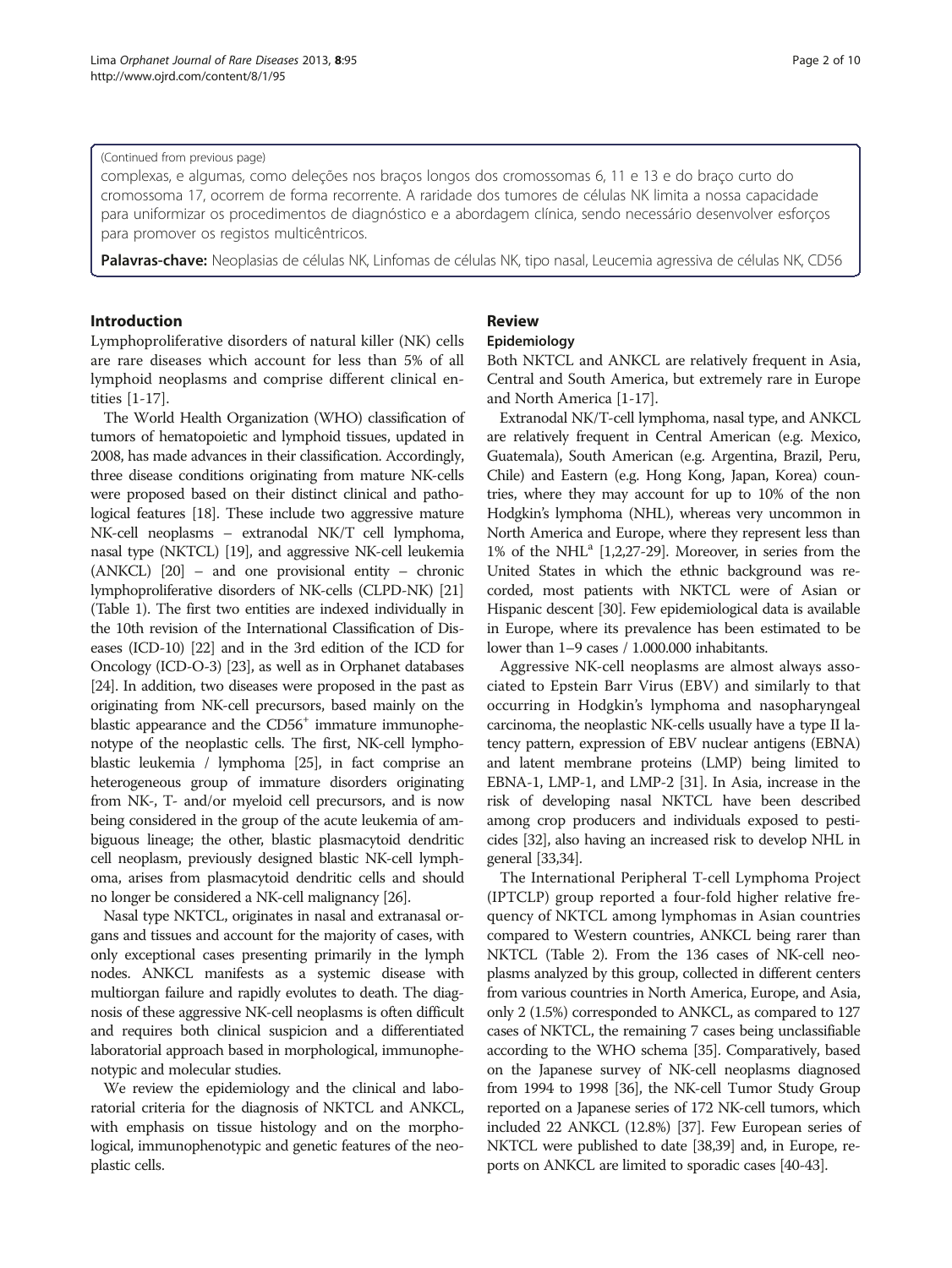| <b>WHO</b><br>classification, 2008 | <b>Disease entities</b>                                           | <b>Putative cells</b><br>of origin                      | Orphanet<br>numbers | Synonyms in the Orphanet data base                                                                                               | ICD codes                    |                                | Prevalence                 | [References]    |
|------------------------------------|-------------------------------------------------------------------|---------------------------------------------------------|---------------------|----------------------------------------------------------------------------------------------------------------------------------|------------------------------|--------------------------------|----------------------------|-----------------|
|                                    |                                                                   |                                                         |                     |                                                                                                                                  | <b>ICD-10</b>                | $ICD-O-3$                      | categories<br>(71.000.000) |                 |
| NK-cell neoplasms                  | Extranodal NK/T-cell<br>lymphoma (NKTCL),<br>nasal type           | Mature NK-cells                                         | 86879               | NK/T-cell lymphoma; Nasal T/natural killer-cell<br>lymphoma; Angiocentric T-cell lymphoma;<br>Lethal midline granuloma           | C86.0                        | 9719/3                         | $<1-9$                     | $[19, 22 - 24]$ |
|                                    | Aggressive NK-cell<br>leukemia (ANKCL)                            | Mature NK-cells                                         | 86873               | Aggressive NK-cell leukemia; Aggressive NK-cell<br>lymphoma; NK-cell LGL leukemia; NK-cell large<br>granular lymphocyte leukemia | C94.7<br>9948/3              | $<1-9$                         | $[20, 22 - 24]$            |                 |
| Provisional entities               | Chronic lymphoproliferative<br>disorders of NK-cells<br>(CLPD-NK) | Mature NK-cells                                         | Not available       | NK-cell LGL leukemia; NK-cell large granular<br>lymphocyte leukemia (considered together<br>with ANKCL)                          | Not available<br>$(C94.7)^*$ | Not available<br>$(9831/3)$ ** | Unknown                    | $[21 - 24]$     |
|                                    | NK-cell lymphoblastic<br>leukemia / lymphoma                      | NK-, T- and/or myeloid Not available<br>precursor cells |                     | Not available                                                                                                                    | Not available                | Not available                  | Unknown                    | $[22-25]$       |

#### <span id="page-2-0"></span>Table 1 Natural killer cell neoplasms according to the World Health Organization classification of tumors of hematopoietic and lymphoid tissues

Abbreviations: ICD-10 International Statistical Classification of Diseases and Related Health Problems (formerly designated International Classification for Diseases), 10th revision, 2010, World Health Organization (available in: [http://apps.who.int/classifications/icd10/browse/2010/en;](http://apps.who.int/classifications/icd10/browse/2010/en) accessed in 2 February 2013); ICD-O-3 International Statistical Classification of Diseases and Related Health Problems, for Oncology (formerly designated International Classification of Diseases for Oncology, 3rd edition, 2000, World Health Organization (available in: [http://www.who.int/classifications/icd/adaptations/oncology/en/index.html;](http://www.who.int/classifications/icd/adaptations/oncology/en/index.html) accessed in 2 February 2013); WHO World Health Organization.

Blastic plasmacytoid dendritic cell neoplasm, also known as CD4<sup>+</sup> CD56<sup>+</sup> hematodermic neoplasm and previously designed blastic NK-cell lymphoma (Orpha:86870; ICD-10: C86.4, still referred as blastic NK-cell lymphoma; ICD-O: 9727/3) arises from plasmacytoid dendritic cells and should no longer be considered a NK-cell malignancy [\[26](#page-7-0)].

\* Considering the synonymous list, CLPD-NK, which include chronic NK-cell LGL leukemia cases, are considered together with ANKCL; \*\* According to the proposal of the WHO classification, 2008, CLPD-NK should be considered together with T-LGLL in the ICD-O.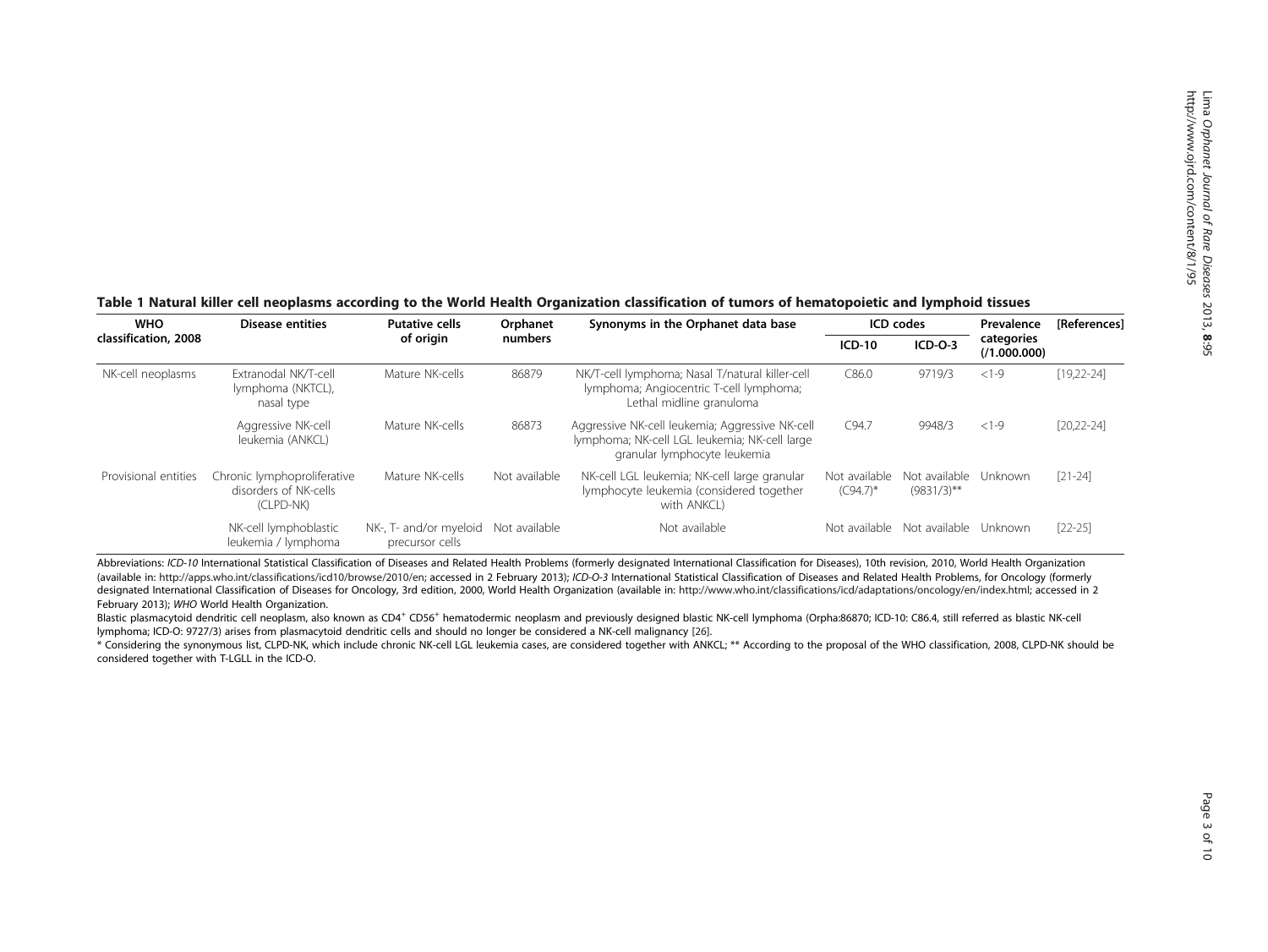#### <span id="page-3-0"></span>Table 2 Frequencies of NK/T-cell Lymphoma, nasal type, and aggressive NK-cell leukemia in previous published series

| <b>Series</b>                     | Origin                          | <b>NKTCL</b>           | <b>ANKCL</b> | <b>NKTCL + ANKCL</b> | [References] |
|-----------------------------------|---------------------------------|------------------------|--------------|----------------------|--------------|
| NK-cell Tumor Study Group *       | Asia (Japan)                    | 150 (87.2%)            | 22 (12.8%)   | 172 (100%)           | $[37]$       |
|                                   |                                 | Nasal: 123 (82.0%)     |              |                      |              |
|                                   |                                 | Extranasal: 27 (18.0%) |              |                      |              |
| International Peripheral T-Cell   | North America, Europe, and Asia | 127 (98.5%)            | 2(1.5%)      | 129 (100%)           | $[35]$       |
| Lymphoma Project (IPTCLP) group** |                                 | Nasal: 92 (72.4%)      |              |                      |              |
|                                   |                                 | Extranasal: 35 (27.6%) |              |                      |              |
| <b>Brazilian group</b>            | South America (Brazil)          | 120 (100%)             | $O(0\%)$     | 120 (100%)           | $[44]$       |
|                                   |                                 | Nasal: 97 (80.8%)      |              |                      |              |
|                                   |                                 | Extranasal: 23 (19.2%) |              |                      |              |
| Intergruppo Italiano Linfomi      | Europe (Italy)                  | $26(100\%)$            | $O(0\%)$     | 26 (100%)            | $[39]$       |
|                                   |                                 | Nasal: 23 (88.5%)      |              |                      |              |
|                                   |                                 | Extranasal: 3 (11.5%)  |              |                      |              |
| All series                        |                                 | <b>423</b> (94.6%)     | $25(5.6\%)$  | 447 (100%)           | NA.          |
|                                   |                                 | Nasal: 335 (79.4%)     |              |                      |              |
|                                   |                                 | Extranasal: 88 (20.6%) |              |                      |              |
|                                   |                                 |                        |              |                      |              |

Abbreviations: ANKTCL aggressive NK-cell leukemia, NKTCL NK/T-cell Lymphoma, nasal type, NA not applicable.

\* Most of the cases presented in this series were from the Japanese survey of NK-cell neoplasms diagnosed between 1994 and 1998, in which 237 cases were registered: 149 nasal-type NK-cell lymphoma (123 nasal and 26 extranasal), 22 aggressive NK-cell leukemia/lymphoma, 19 chronic NK lymphocytosis and 57 cases corresponding to diseases that are not considered as originating from mature NK-cells accordingly to the WHO classification updated in 2008 (11 myeloid/NK-cell precursor acute leukemia, 15 blastic NK-cell lymphoma, 21 precursor NK-cell acute lymphoblastic leukemia) [[36](#page-8-0)].

\*\* Consecutive cases of peripheral T-cell lymphoma (excluding Mycosis Fungoides and Sezary syndrome) and NK/T-cell lymphoma diagnosed between 1990 and 2002. Total number of cases registered: 1153 (Asia: 464, 40.2%; Europe and North America 689, 59.8%). Total number of NK-cell neoplasms registered: 136 (11.8%) (Asia: 104, 76.5%; Europe and North America: 32, 23.5%) (NKTCL: 127; ANKCL: 2; unclassified NK-cell neoplasms: 7).

Two variants of extranodal NKTCL, have been described, the nasal and the extranasal forms, the first being more frequent in nearly all reported series. In the register from the Japanese survey, only 18% of the NKTCL were extranasal [[37\]](#page-8-0), a higher percentage of extranasal cases (28%) being found among the NKTCL reported by the IPTCLP group [\[35\]](#page-8-0); in addition, a Brazilian and an Italian series of NKTCL included 19% and 12% of extranasal lymphomas, respectively [\[39,44\]](#page-8-0) (Table 2).

#### Clinical features

#### Extranodal NK/T cell lymphomas, nasal type

The nasal and extranasal forms of NKTCL differ from each other from the clinical point of view (Table 3)  $[1,10,14,45]$  $[1,10,14,45]$  $[1,10,14,45]$ .

#### Nasal NK/T cell lymphomas

In contrast to that observed in Occidental countries, where the majority of the sinonasal lymphomas are B-cell

#### Table 3 Major clinical features of the NK-cell lymphoma, nasal type, and aggressive NK-cell leukemia

| <b>Clinical features</b>    | NKTCL (nasal)                                                                                                   | <b>NKTCL (extranasal)</b>                                                                                                                                          | <b>ANKCL</b>                                                                                            |  |
|-----------------------------|-----------------------------------------------------------------------------------------------------------------|--------------------------------------------------------------------------------------------------------------------------------------------------------------------|---------------------------------------------------------------------------------------------------------|--|
| Gender                      | Males > Females                                                                                                 | Males > Females                                                                                                                                                    | $Males = Females$                                                                                       |  |
| Age (years)                 | $50 - 60$                                                                                                       | $50 - 60$                                                                                                                                                          | $30 - 40$                                                                                               |  |
| Sites primarily<br>involved | Nose, paranasal sinuses, orbits                                                                                 | Skin, gastrointestinal tract, salivary glands, lungs,<br>eyes, soft tissues, adrenal glands, brain, breast,<br>tong, other organs and tissues; rarely lymph nodes. | Blood, bone marrow, spleen,<br>liver, lymph nodes                                                       |  |
| Clinical presentation       | Nasal bleeding, nasal obstruction,<br>palate perforation, mid-facial and/or<br>upper airway destructive lesions | Ulcers, masses                                                                                                                                                     | Fever, jaundice, splenomegaly,<br>hepatomegaly, lymphadenopathy,<br>cytopenias, hemophagocytic syndrome |  |
|                             | Early stages (I/II): good                                                                                       | Usually advanced stages (III/IV): poor                                                                                                                             | Highly aggressive / fatal                                                                               |  |
| Prognosis                   | Advanced stages (III/IV): poor                                                                                  |                                                                                                                                                                    |                                                                                                         |  |

Abbreviations: ANKTCL aggressive NK-cell leukemia, NKTCL NK/T-cell Lymphoma, nasal type. Adapted from [\[14](#page-7-0)].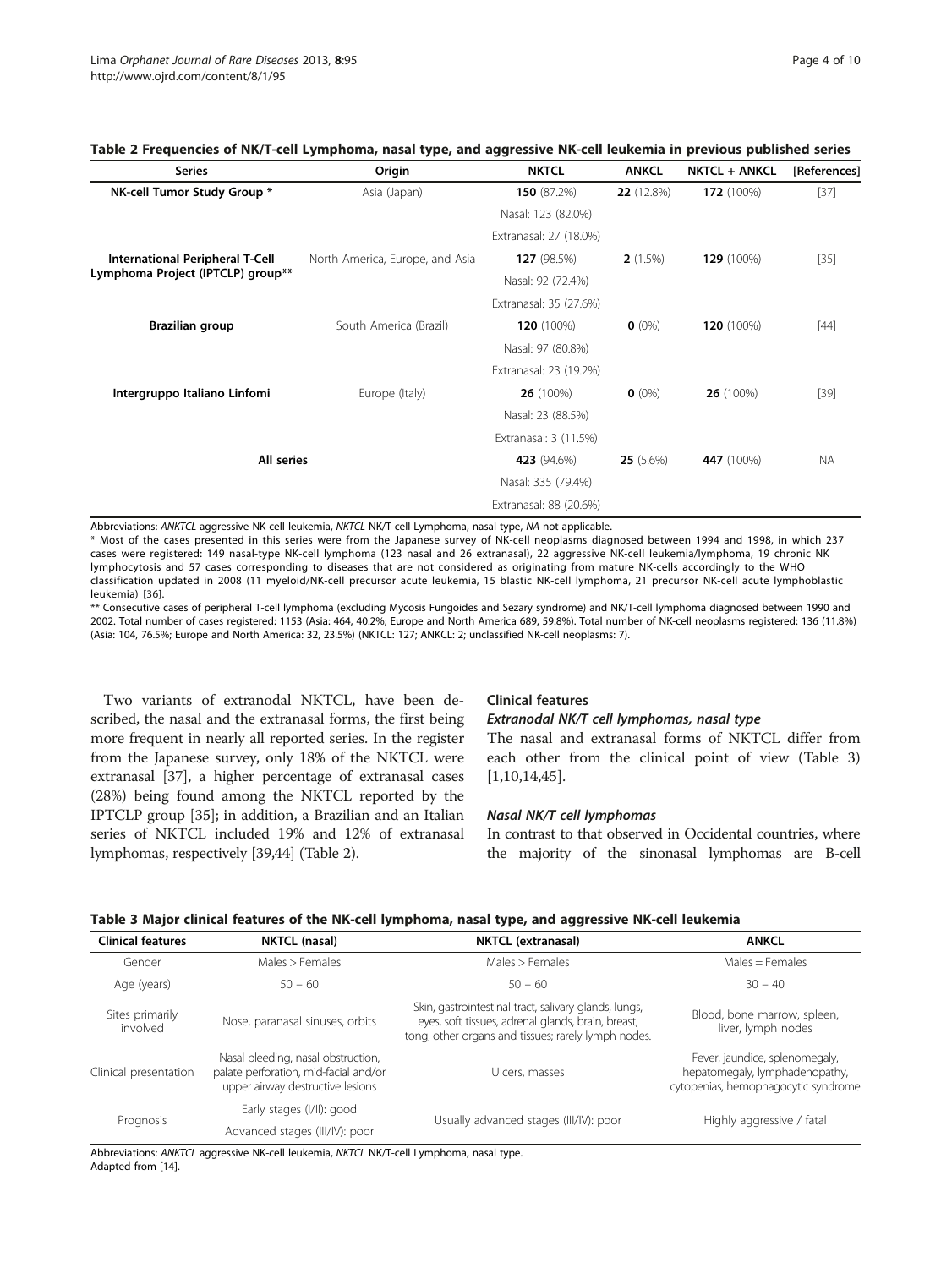lymphomas, in Asia more than 40% of these lymphomas originate from NK-cells. This neoplasm (also known as "lethal midline granuloma" or "midline malignant reticulosis") commonly affects males and generally manifests as a localized disease, with mid-facial and/or upper airway destructive lesions [[1,10,14,](#page-7-0)[45](#page-8-0)]. Patients with nasal NKTCL present with nasal signals and symptoms, including mass, obstruction swelling, or bleeding. The tumor is locally invasive and often infiltrates the surrounding tissues, such as the nasopharynx, the oropharynx, the palate and the orbits; dissemination to other organs may occur in advanced disease stages.

## Extranasal NK/T cell lymphomas

The extranasal form is frequently disseminated at the time of the diagnosis, most patients having multiple organs and tissues involved, usually without adenopathies [[1,10,14,](#page-7-0)[45\]](#page-8-0). Patients with extranasal NKTCL often have more adverse clinical features such as an advanced stage and poor performance status, and are more likely to have cytopenias, when compared to patients with nasal lymphoma [[1,10,14\]](#page-7-0). The tumor may involve any anatomic site at the disease presentation or during disease progression, including the skin, the gastrointestinal tract, the testis, the lungs, the eyes, the soft tissues, the adrenal glands, the brain, the breast and the tongue [\[1,10,14](#page-7-0)]. The diagnosis of an extranasal NKTCL requires the exclusion of occult nasal disease, which may require nasal endoscopy with random biopsies.

Bone marrow involvement at the diagnosis is uncommon in NKTCL, in both nasal (<3.5%) and extranasal (<7%) cases [[4,](#page-7-0)[46\]](#page-8-0). In contrast, the hemophagocytic syndrome is relatively frequent, and often occurs in advanced disease [[47](#page-8-0)].

## Nodal NK-cell lymphomas, nasal type

Although nodal NKTCL are not being considered separately in the WHO classification, a few cases of NKTCL presenting primarily in the lymph nodes have been described [\[44,48-52](#page-8-0)]. Some of these cases were included in extranodal NKTCL series [\[44,50](#page-8-0)] and in series of patients with cytotoxic lymphomas [\[51\]](#page-8-0). For instance, in a review of 49 Asian cases of CD56+ neoplasms from which 34 were NKTCL, one had a primary nodal presentation [[50\]](#page-8-0) and a Brazilian series of 122 cases NKTCL, from which 23 cases were extranasal, included 6 nodal cases [\[44](#page-8-0)]. In another series of 66 patients with nodal cytotoxic cell lymphomas, one had the classic NKTCL phenotype [[51\]](#page-8-0). In addition, cases of nodal lymphomas with a typical NKTCL phenotype and T-cell receptor (TCR) gamma (TCRG) gene rearrangements in germline configuration were described as case reports [\[48,49](#page-8-0)]. However, in other cases, the tumor probably originates from cytotoxic T-lymphocytes, as in the series of nodal lymphoma with a typical NKTCL phenotype reported by Takashi et al., from which 4 cases had clonal TCRG gene rearrangements [\[52\]](#page-8-0). Nodal NKTCL have a poor prognosis, most patients surviving for less than one year; they usually affect the cervical lymph nodes and the histology and phenotype are similar to those of extranodal NKTCL.

#### Aggressive NK-cell leukemia

Aggressive NK-cell leukemia is a very rare and extremely aggressive neoplasm, also with a higher prevalence among Asians [[2,](#page-7-0)[35,36,53-55\]](#page-8-0). Men and women are equally affected and the disease usually manifest in the third or four decades. Patients usually present extremely ill, with fever and other systemic symptoms, hepatosplenomegaly, pancytopenia and abnormal liver function. Serum levels of lactic dehydrogenase (LDH) and Fas Ligand (FasL) are often markedly increased. The hemophagocytic syndrome is frequent at diagnosis or during the disease course, resulting from uncontrolled monocyte/macrophage activation in response to cytokines produced by the neoplastic NK-cells [\[56-61\]](#page-8-0). The natural disease course is fulminant, with multiorgan failure and disseminated intravascular coagulation, death occurring usually within a few weeks [[62](#page-8-0)].

#### Clinical staging

The Ann-Arbor staging system, originally designed for Hodgkin's lymphoma, is used for clinical staging of the NHL in general (Table [4\)](#page-5-0) [\[63,64\]](#page-8-0). However, this system is not completely satisfactory for NKTCL, as it does not take into account the tumor size and the invasion to contiguous structures, which may be important prognostic features. Consequently, a modified tumor-staging system originally proposed for sinonasal B-cell lymphoma was adopted, which takes into account the local involvement [[65\]](#page-8-0) (Table [4](#page-5-0)).

In order to perform disease staging, patients should be evaluated with routine hematological and biochemical analysis, bilateral bone marrow trephine biopsy, chest radiography, computerized tomography, and digestive endoscopy. In addition, magnetic resonance imaging helps to define the local involvement in nasal lymphoma, being superior to computerized tomography in determining the extent of soft-tissue infiltration, in differentiating inflamed from neoplastic tissue, and in clarifying bone lesions [\[66](#page-8-0)]. Positron emission tomography using fluorine-18-fluoro-deoxy-glucose is useful to investigate systemic spread and to distinguishing lymphoma from inflammatory masses [[67](#page-8-0)].

The ratio of patients presenting limited extranodal disease stages ( $I<sub>E</sub>$  or  $II<sub>E</sub>$ ) versus those with presenting with advanced disease stages (III or IV) is 7:3 for nasal NKTCL and 4:6 for extranasal NKTCL [\[36\]](#page-8-0).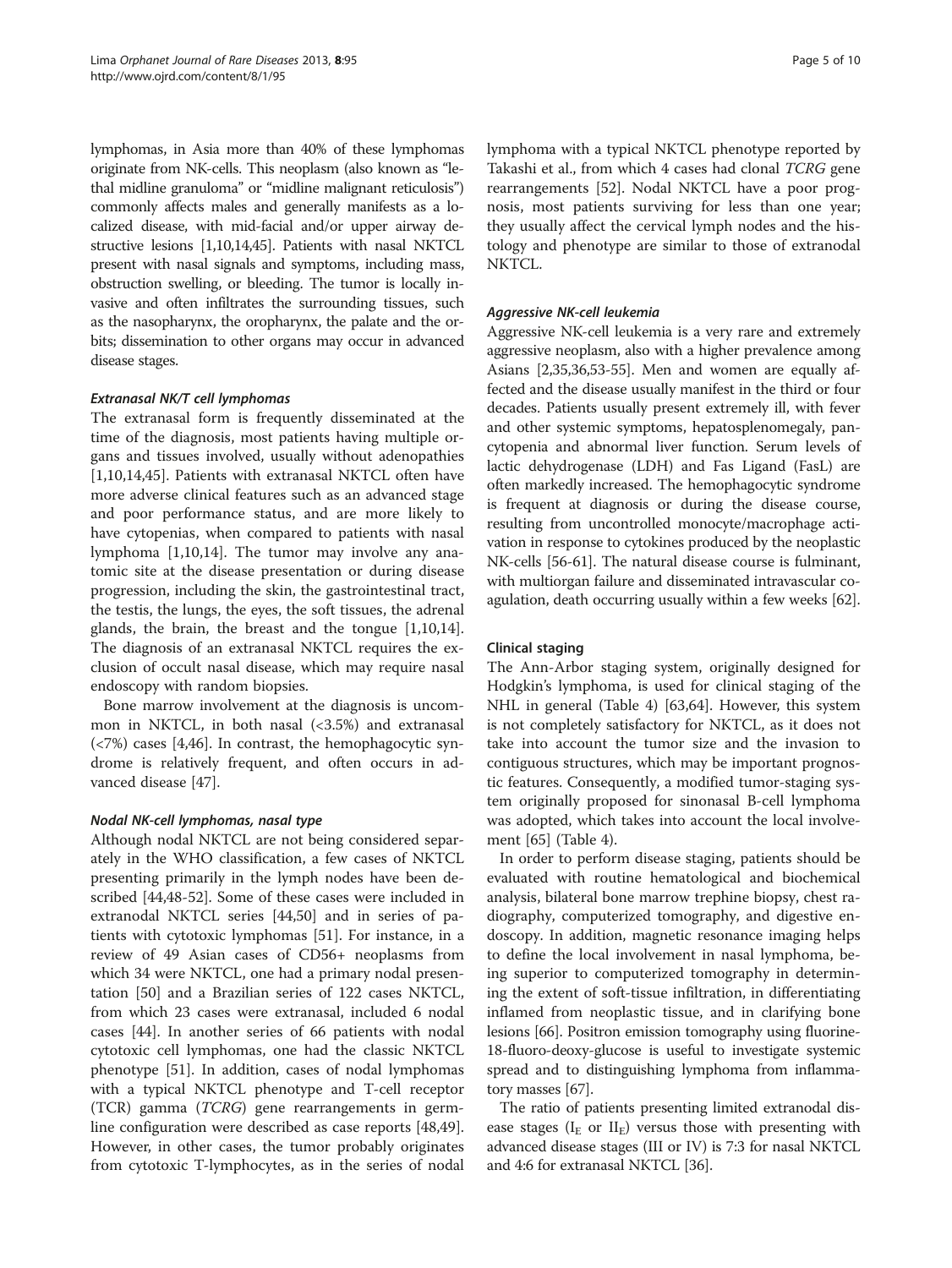<span id="page-5-0"></span>

| Staging system                                                                        | <b>Stages</b>                                                                              | Staging criteria                                                                                                                 | [References] |  |
|---------------------------------------------------------------------------------------|--------------------------------------------------------------------------------------------|----------------------------------------------------------------------------------------------------------------------------------|--------------|--|
|                                                                                       | Stage I                                                                                    | Confined to one lymph node site-                                                                                                 |              |  |
|                                                                                       | Stage II                                                                                   | Confined to more than one lymph node site but<br>on one side of the diaphragm.                                                   |              |  |
| Ann Arbor staging system*                                                             | Confined to lymphatic tissue or spleen but on<br>Stage III<br>both sides of the diaphragm. |                                                                                                                                  | [63, 64]     |  |
|                                                                                       | Stage IV                                                                                   | Bone marrow or liver involvement or extranodal<br>sites with widespread involvement.                                             |              |  |
|                                                                                       | T1                                                                                         | Confinement to the nasal cavity.                                                                                                 | $[65]$       |  |
|                                                                                       | T <sub>2</sub>                                                                             | Extension to the maxillary antra, anterior ethmoid<br>sinus or hard palate.                                                      |              |  |
| Tumor staging used as a complement to the<br>Ann Arbor staging system for nasal NKTCL | T <sub>3</sub>                                                                             | Extension to posterior ethmoid sinus, sphenoidal sinus, orbit,<br>superior alveolar bone, cheeks, or superior buccinators space. |              |  |
|                                                                                       | T4                                                                                         | Involvement of the inferior alveolar bone, inferior buccinators<br>space, infratemporal fossa, nasopharynx, or cranial fossa.    |              |  |

Abbreviations: NK natural-killer cells, NKTCL NK/T-cell Lymphoma, nasal type.

\* Subscripts: A or B: absence (A) or presence (B) of constitutional symptoms; E: "extranodal" disease; X: largest tumor >10 cm large ("bulky disease"), or mediastinum wider than 1/3 of the chest on a chest X-ray; S: spleen involvement. NKTCL are usually extranodal lymphomas; thus, the subscript E applies to the vast majority of cases.

#### Laboratorial diagnosis

#### Histology and cytology

Natural killer/T cell lymphoma, nasal type, are histologically characterized by angiocentricity and invasion of the blood vessels by lymphoma cells, resulting in ischemic necrosis; the neoplastic cells have a variable size and usually appear morphologically immature and the cytological features are heterogeneous, with a variable mixture of inflammatory cells. Azurophilic granules are usually observed in the cytoplasm of the lymphoma cells using imprint smears [[6\]](#page-7-0). Aggressive NK-cell leukemia cells are larger than normal large granular lymphocytes and often have a pale or slightly basophilic cytoplasm with azurophilic granules and a nucleus with slightly immature chromatin and inconspicuous or distinct nucleoli. As in NKTCL, necrosis, apoptosis, angioinvasion, and angiodestruction are common findings in tissue biopsies [[6\]](#page-7-0). Also frequent is hemophagocytosis, which results from uncontrolled macrophage stimulation by inflammatory cytokines produced by the neoplastic cells and may result in the development of a hemophagocytic syndrome.

#### Immunophenotype

Most of our knowledge on the immunophenotype of the neoplastic NK-cells in NKTCL [\[30](#page-7-0)[,35,37,50,68-70](#page-8-0)] as in ANKCL [\[2](#page-7-0)[,50,53](#page-8-0)-[55](#page-8-0),[71](#page-8-0)-[75\]](#page-9-0), is based on immunohistochemistry studies.

Like normal NK-cells, NKTCL and ANKCL tumor cells do not express CD3 and the TCR on their surface [[1](#page-7-0)]. Nevertheless, they often have the epsilon chain of CD3 in the cytoplasm and, therefore, they may stain positively for CD3 in immunohistochemistry of paraffin sections, imposing the differential diagnosis with T-cell lymphoma [[30](#page-7-0)]. Also as normal NK-cells, tumor NK-cells do not rearrange

TCR genes, which can be shown to be in germ-line configuration by polymerase chain reaction (PCR) analysis. In addition, NKTCL and ANKCL tumor cells nearly always express CD2 and less often CD7 and CD8, but not CD4 and CD5. From the markers usually used to identify NK-cells, CD56 is the most frequently positive, whereas CD16 expression is variable, and CD57 is almost never found. In addition, cytotoxic granule–associated proteins such as T-cell–restricted intracellular antigen (TIA-1), granzyme B, and perforin are frequently expressed. The immunophenotypic characteristics of NKTCL and ANKCL cells seems to be similar, except for a higher frequency of cyCD3epsilon+ and a lower frequency of CD16+ cases in NKTCL [\[37](#page-8-0)].

Only a limited number of studies have evaluated the expression of killer receptors on the neoplastic NK-cells from patients with NKTCL and ANKCL [[76-80](#page-9-0)]. Reverse transcriptase PCR techniques, revealed that most NKTCL tumor cells do express killer lectin type receptors (KLR) transcripts, including those for the CD94 and the NKG2 (most frequently NKG2A/B and NKG2D) receptors [[80](#page-9-0)], a result that was confirmed by immunohistochemical stainings on tissue biopsies [\[76,77\]](#page-9-0) and flow cytometry immunophenotyping of NKTCL and ANKCL cells [[78](#page-9-0)]. The expression of killer immunoglobulin like receptors (KIR) seems to be more variable [\[76-78\]](#page-9-0).

Linker for activation of T cells (LAT), a membrane protein that plays an important role in T-cell activation, which appears early during T-cell development and is present on T- and NK-cells, among others, is expressed in the great majority of T- and NK-cell neoplasms [[81](#page-9-0)]. CD70, the receptor for CD27, was also found to be expressed both on NK-cell lines and on NKTCL lymphoma cells [\[82\]](#page-9-0).

Ki67 is also frequently positive and the percentage of Ki67<sup>+</sup> cells has proven to be a prognostic factor in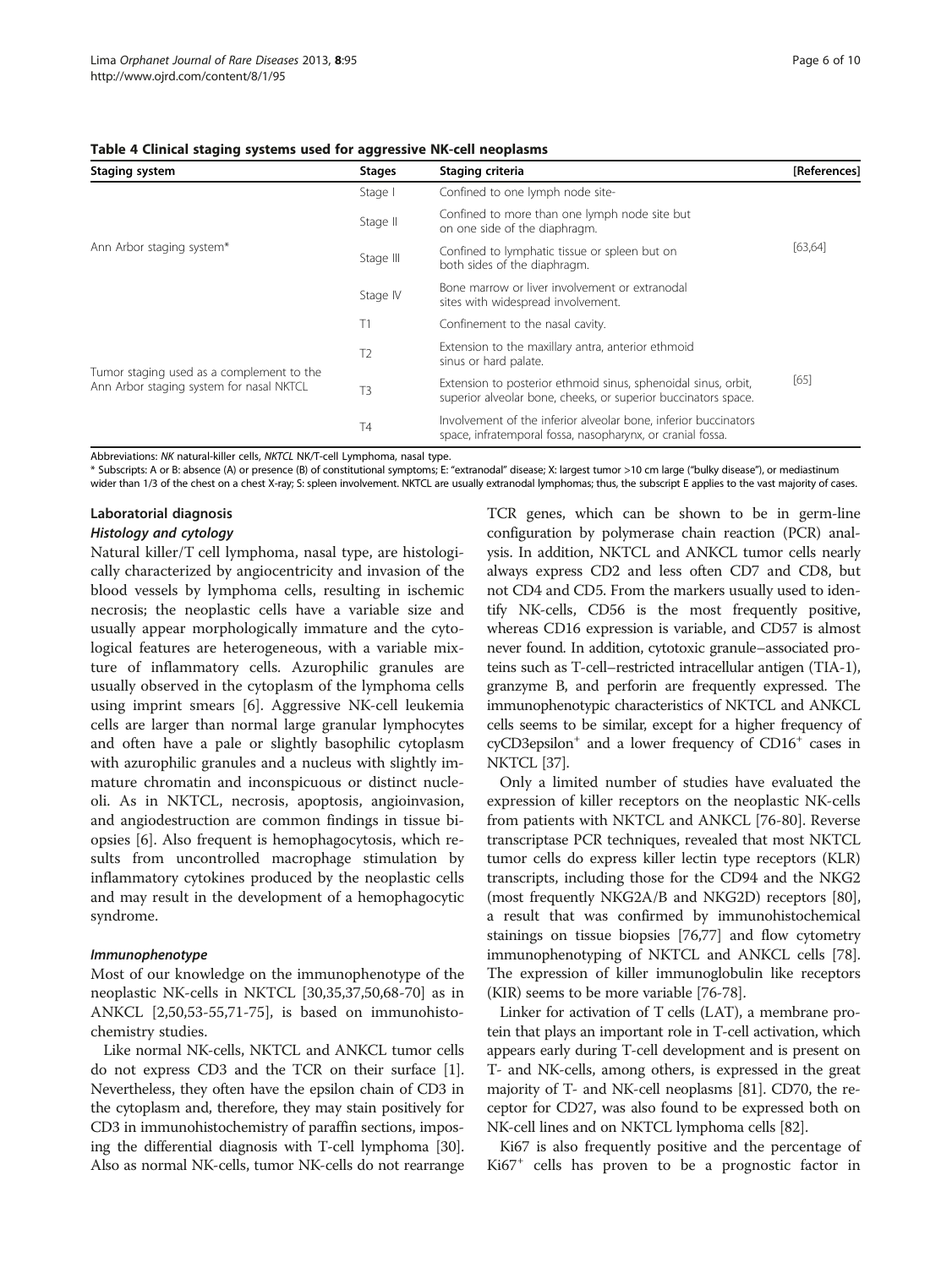extranodal NKTCL [[83](#page-9-0)]. The Ki-67 protein (also known as MKI67) is a nuclear marker strictly associated with cell proliferation, which is present during all active phases of the cell cycle (G1, S, G2, and mitosis), but is absent from resting cells (G0) [\[84\]](#page-9-0).

The fact that interactions between chemokines and chemokine receptors are involved in migration of lymphoma cells and tissue invasion have lead to the investigation of chemokine receptor expression on NKTCL cells [\[69,70,](#page-8-0)[74,75\]](#page-9-0). These studies revealed that NKTCL cells usually express CXCR3, whose main ligand is CXCL11 (IP9, IFN-gamma inducible protein type 9) [[68](#page-8-0)-[70\]](#page-8-0). In addition, ANKL cells are simultaneously positive for CXCR1 and CCR5, whose major ligands are CXCL1 (interleukin-8, IL-18) and the CCL3 (MIP-1alpha, macrophage inflammatory protein type 1 alpha), CCL4 (MIP-1beta) and CCL5 (RANTES, regulated on activation, normal T cell expressed and secreted) chemokines, respectively [\[74,75](#page-9-0)].

Primary nodal NKTCL have the same phenotypic and genotypic characteristics as extranodal NKTCL, at least for the markers that are frequently tested, most of them being described as being CD2<sup>+</sup>, sCD3<sup>-</sup>, cytCD3epsilon<sup>+</sup>, CD56<sup>+</sup> , EBV<sup>+</sup> and as having the TCR genes in germ-line configuration; moreover, they also usually have a CD4- , CD5<sup>-</sup>, CD7<sup>-</sup>, cytotoxic molecules<sup>+</sup> phenotype [[48,49,52](#page-8-0)].

In overall, the immunophenotypic features of the neoplastic NK-cells from patients with NKTCL and ANKCL are different from those of normal peripheral blood NKcells [[85](#page-9-0)], reactive NK-cells from patients with acute and chronic NK-cell lymphocytosis associated with viral infections and tumors [[86,87](#page-9-0)], and monoclonal CLPD-NK [[88](#page-9-0)].

#### Chromosomal and genomic abnormalities

Cytogenetic analyses of the NK-cell neoplasms are difficult because of the scarcity of specimens, small-size samples, tissue necrosis and the presence of inflammatory cells. Despite these difficulties, several studies were performed to date [\[89-96](#page-9-0)], some of them using comparative genomic hybridization and loss of heterozygosity techniques. Currently, genetic abnormalities specific for NKTCL and ANKL have not yet been identified, although complex chromosomal aberrancies occur in a large fraction of cases, abnormalities of the chromosome 6 being the most frequent finding [[89](#page-9-0)]. In overall, cytogenetic aberrancies are seen in up to 77% of cases and karyotypic abnormalities observed include pseudodiploidy (57%), hyperdiploidy (30%), and hypodiploidy (13%) [[89](#page-9-0)]. Recurrent abnormal chromosomal losses are 6q16–q25, 11q23.1, 11q24-q25, 13q14.11 and 17p13.3, among others; chromosomal gains include 1q21–q44, 2q13-q14, 2q31.1– q32.2, 6p25–p11.1, 7q11.2–q34, 7q35-q36 and 17q21.1 [[89](#page-9-0)-[96\]](#page-9-0). A common deletion on 6q in the target area 6q21-25 was identified, affecting multiple genes that are probably involved in oncogenesis and disease progression [[90](#page-9-0)-[96\]](#page-9-0).

#### Concluding remarks

Mature NK cell neoplasms comprise a wide spectrum of entities, from cases with an indolent disease course (chronic NK-cell lymphocytosis) to cases with aggressive clinical behavior (NKTCL and ANKCL). Aggressive NKcell neoplasms are EBV-related diseases with a particular geographic distribution, have a typical immunophenotype and complex karyotypic abnormalities, often affecting extranodal organs and tissues, invading and destroying the adjacent structures, causing hemophagocytosis and disseminating thought the body. Due to their rarity, they are difficult to diagnose and to manage, and except for nasal NKTCL in early stages, they are refractory to the available therapies and have a very poor prognosis. Thus, multicentric registering studies and clinical trials are needed in order to better understand the disease biology and to develop new therapeutic agents.

**Endnotes**<br><sup>a</sup> The estimated incidence of NHL varies worldwide, with the highest rates being reported in the most economically developed regions of the world (e.g. Northern America, Australia/New Zealand, and Northern Europe) and the lowest rates in the least developed regions (e.g. South-Central and Eastern Asia, and the Caribbean). According to data provided by the Cancer Research, UK [\(http://www.cancerresearchuk.org/](http://www.cancerresearchuk.org/), accessed in 10 September 2011), the crude incidence rate in the UK in 2009 was 22 new NHL cases for every 100,000 males and 18 for every 100,000 females and within the countries of the European Union, the highest age standardized incidence rates for 2008 were estimated to be in Luxembourg for men (around 19 cases per 100,000) and Ireland for women (more than 13 cases per 100,000), while the lowest rates were found in Greece for both sexes (each around 3 cases per 100,000).

#### Abbreviations

ANKCL: Aggressive NK-cell leukemia; CCL3: C-C motif chemokine ligand type 3, also known as MIP-1alpha; CCL4: C-C motif chemokine ligand type 4, also known as MIP-1beta; CCL5: C-C motif chemokine ligand type 5, also known as RANTES; CCR5: C-C motif chemokine ligand type 5 (CD195); CLPD-NK: Chronic lymphoproliferative disorders of NK-cells; CXCL1: C-X-C motif chemokine ligand type 1, also known as IL-18; CXCL11: C-X-C motif chemokine ligand type 3, also known as IP9; CXCR1: C-X-C motif chemokine ligand receptor type 1 (CD181); CXCR3: C-X-C motif chemokine ligand receptor type 3 (CD183); EBNA: Epstein Barr virus nuclear antigens; EBV: Epstein-Barr virus; FasL: Fas ligand; ICD: International Classification of Diseases (now International Statistical Classification of Diseases and Related Health Problems); ICD-O: International Classification of Diseases for Oncology; IL-8: Interleukin-8 (CXCL1); IP9: IFN-gamma inducible protein type 9 (CXCL11); IPTCLP: International Peripheral T-cell Lymphoma Project; KIR: Killer immunoglobulin-like receptors; KLR: C-type lectin-like receptors; LAT: Linker for activation of T cells; LDH: Lactate dehydrogenase; LGL: Large Granular Lymphocytes; LMP: EBV-encoded latent membrane protein; MIP-1alpha: Macrophage inflammatory protein type 1 alpha (CCL3);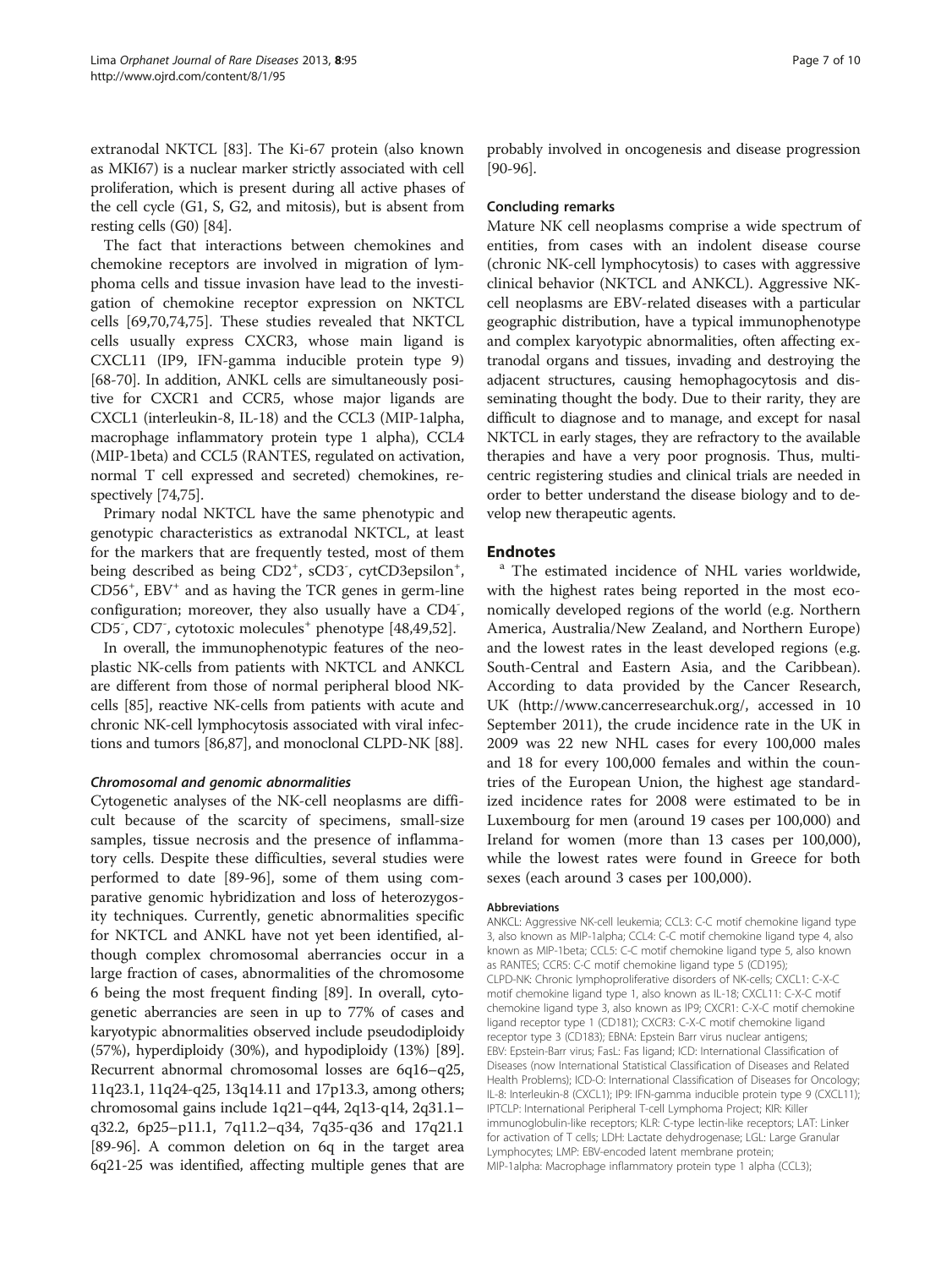<span id="page-7-0"></span>MIP-1beta: Macrophage inflammatory protein type 1 beta (CCL4); NHL: Non-Hodgkin's lymphoma; NK: Natural killer; NKTCL: NK/T cell lymphoma; PCR: Polymerase chain reaction; RANTES: Regulated on activation, normal T cell expressed and secreted (CCL5); TCR: T cell receptor; TIA-1: T-cell–restricted intracellular antigen; WHO: World Health Organization.

#### Competing interests

The author discloses any financial and non-financial competing interests that may influence the interpretation of data or the presentation of information in the manuscript.

#### Author's contributions

ML reviewed the literature on the subject, had write and approved the final manuscript.

#### Author's information

ML is a senior medical doctor, responsible for the Laboratory of Cytometry of the Department of Hematology, Hospital de Santo António, Centro Hospitalar do Porto, Porto, Portugal. The Laboratory of Cytometry is a reference laboratory for the diagnosis of T- and NK-cell disorders. The author has been dedicated to the diagnosis and treatment of T- and NK-cell lymphoproliferative disorders and has already published a large number of papers in this field.

#### Acknowledgements

The author thanks to the medical doctors (Catarina Lau, Maria dos Anjos Teixeira) and other professionals (Ana Helena Santos, João Rodrigues, Lurdes Oliveira, Maria Luís Queirós, Marlene Santos, Marta Gonçalves and Sónia Fonseca) and collaborators (Magdalena Leander) of the Cytometry Laboratory, for the support and collaboration concerning NK-cell immunophenotyping and diagnosis of NK-cells lymphoproliferative disorders. She also thanks to the medical doctors who have referred patients for study.

#### Received: 5 May 2013 Accepted: 21 June 2013 Published: 1 July 2013

#### References

- 1. Cheung MMC, Chan JKC, Wong K-F: Natural killer cell neoplasms: a distinctive group of highly aggressive lymphomas/leukemias. Semin Hematol 2003, 40:221–232.
- 2. Suzuki R, Suzumiya J, Nakamura S, Aoki S, Notoya A, Ozaki S, Gondo H, Hino N, Mori H, Sugimori H, Kawa K, Oshimi K: Aggressive natural killer-cell leukemia revisited: large granular lymphocyte leukemia of cytotoxic NK cells. Leukemia 2004, 18:763–770.
- 3. Hasserjian RP, Harris NL: NK-cell lymphomas and leukemias: a spectrum of tumors with variable manifestations and immunophenotype. Am J Clin Pathol 2007, 127:860–868.
- 4. Oshimi K: Progress in understanding and managing natural killer-cell malignancies. Br J Haematol 2007, 139:532–544.
- 5. Aozasa K, Takakuwa T, Hongyo T, Yang W-I: Nasal NK/T-cell lymphoma: epidemiology and pathogenesis. Int J Hematol 2008, 87:110–117.
- 6. Liang X, Graham DK: Natural killer cell neoplasms. Cancer 2008, 112:1425–1436.
- 7. Greer JP, Mosse CA: Natural killer-cell neoplasms. Curr Hematol Malig Rep 2009, 4:245–252.
- Harabuchi Y, Takahara M, Kishibe K, Moriai S, Nagato T, Ishii H: Nasal natural killer (NK)/T-cell lymphoma: clinical, histological, virological, and genetic features. Int J Clin Oncol 2009, 14:181–190.
- Kohrt H, Advani R: Extranodal natural killer/T-cell lymphoma: current concepts in biology and treatment. Leuk Lymphoma 2009, 50:1773–1784.
- 10. Gill H, Liang RHS, Tse E: Extranodal natural-killer/t-cell lymphoma, nasal type. Adv Hematol 2010, 2010:627401.
- 11. Suzuki R: Treatment of advanced extranodal NK/T cell lymphoma, nasal-type and aggressive NK-cell leukemia. Int J Hematol 2010, 92:697-701.
- 12. Aozasa K, Zaki MAA: Epidemiology and pathogenesis of nasal NK/T-cell lymphoma: a mini-review. ScientificWorldJournal 2011, 11:422–428.
- 13. Kobayashi S: Natural killer cell leukemia: diagnosis. InTech: Pathogenesis and Treatment. In Novel Aspects in Acute Lymphoblastic Leukemia. Edited by Faderl S; 2011.
- 14. Yook-Lam K: The diagnosis and management of extranodal NK/T-cell lymphoma, nasal-type and aggressive NK-cell leukemia. J Clin Exp Hematop 2011, 51:21–28.
- 15. Tse E, Kwong Y-L: Treatment algorithms for mature T-cell and natural killer-cell neoplasms. Future Oncol 2011, 7:1101–1112.
- 16. Jaccard A, Hermine O: Extranodal natural killer/T-cell lymphoma: advances in the management. Curr Opin Oncol 2011, 23:429-435.
- 17. Semenzato G, Marino F, Zambello R: State of the art in natural killer cell malignancies. Int J Lab Hematol 2012, 34:117–128.
- 18. Swerdlow SH, International Agency for Research on Cancer: WHO classification of Tumours of Haematopoietic and lymphoid tissues. Lyon: International Agency for Research on Cancer; 2008.
- 19. Chan JKC, Quintanilla-Martinez L, Ferry JA, Peh S-C: Extranodal NK/T-cell lymphoma, nasal type. In World Health Organization classification of Tumours of Haematopoietic and lymphoid tissues. 4th edition. Edited by Swerdlow SH, Campo E, Harris NL, Jaffe ES, Pileri SA, Stein H, Thiele J, Vardiman JW. Lyon, France: International Agency for Research on Cancer (IARC) Press; 2008:285–288.
- 20. Chan JKC, Jane ES, Ralfkiaer E, Ko Y-H: Aggressive NK-cell leukaemia. In World Health Organization classification of Tumours of Haematopoietic and lymphoid tissues. 4th edition. Edited by Swerdlow SH, Campo E, Harris NL, Jaffe ES, Pileri SA, Stein H, Thiele J, Vardiman JW. Lyon, France: International Agency for Research on Cancer (IARC) Press; 2008:276–277.
- 21. Villamor N, Morice WG, Chan WC, Foucar KK: Chronic lymphoproliferative disorders of NK cells. In World Health Organization Classification of tumours of haematopoietic and lymphoid tissues. 4th edition. Edited by Swerdlow SH SH, Campo EE, Harris NL, Jaffe ES, Pileri SA, Stein H, Thiele J, Vardiman JW. Lyon: International Agency for Research on Cancer (IARC) Press; 2008:274–275.
- 22. World Health Organization: The ICD-10 Classification of Mental and Behavioural Disorders: Clinical Descriptions and Diagnostic Guidelines. Geneva: World Health Organization; 1992. Available at: [http://apps.who.int/](http://apps.who.int/classifications/icd10/browse/2010/en) [classifications/icd10/browse/2010/en](http://apps.who.int/classifications/icd10/browse/2010/en) Accessed February 2, 2013.
- 23. World Health Organization: In International classification of diseases for oncology, 3rd edition ((ICD-O-3). 3rd edition. Edited by Fritz A, Jack A, Parkin DM, Percy C, Shanmugarathan S, Sobin L, Whelan L. Geneva: World Health Organisation; 2000. Available at: [http://www.who.int/classifications/icd/](http://www.who.int/classifications/icd/adaptations/oncology/en/) [adaptations/oncology/en/](http://www.who.int/classifications/icd/adaptations/oncology/en/). Accessed February 2, 2013.
- 24. Orphanet: an online database of rare diseases and orphan drugs. Copyright, INSERM 1997. Available at: [http://www.orpha.net/consor/cgi-bin/](http://www.orpha.net/consor/cgi-bin/Disease_Classif.php) [Disease\\_Classif.php](http://www.orpha.net/consor/cgi-bin/Disease_Classif.php). Accessed February 2, 2013.
- 25. Borowitz MJ, Bene ME, Harris NL, Porwit A, Matures E: Acute leukaemias of ambiguous lineage. In World Health Organization Classification of tumours of haematopoietic and lymphoid tissues. 4th edition. Edited by Swerdlow SH, Campo E, Harris NL, Jaffe ES, Pileri SA, Stein H, Thiele J, Vardiman J. Lyon, France: International Agency for Research on Cancer (IARC) Press; 2008:150–155.
- 26. Pacchem F, Jones DM, Petrella T: Blastic plasmacytoid dendritic cell neoplasms. In World Health Organization Classification of Tumours of Haematopoietic and lymphoid tissues. 4th edition. Edited by Swerdlow SH, Campo E, Harris NL, Jaffe ES, Pileri SA, Stein H, Thiele J, Vardiman JW. Lyon, France: International Agency for Research on Cancer (IARC) Press; 2008:145–147.
- 27. Kwong Y-L, Chan AC, Liang R, Chiang AK, Chim CS, Chan TK, Todd D, Ho FC: CD56+ NK lymphomas: clinicopathological features and prognosis. Br J Haematol 1997, 97:821–829.
- 28. Au W-Y, Ma S-Y, Chim C-S, Choy C, Loong F, Lie AKW, Lam CCK, Leung AYH, Tse E, Yau C-C, Liang R, Kwong Y-L: Clinicopathologic features and treatment outcome of mature T-cell and natural killer-cell lymphomas diagnosed according to the World Health Organization classification scheme: a single center experience of 10 years. Ann Oncol 2005, 16:206–214.
- 29. Liu J, Song B, Fan T, Huang C, Xie C, Li J, Zhong W, Li S, Yu J: Pathological and clinical characteristics of 1,248 non-Hodgkin's lymphomas from a regional cancer hospital in Shandong, China. Asian Pac J Cancer Prev 2011, 12:3055–3061.
- 30. Gaal K, Sun NC, Hernandez AM, Arber DA: Sinonasal NK/T-cell lymphomas in the United States. Am J Surg Pathol 2000, 24:1511–1517.
- 31. Chiang AK, Tao Q, Srivastava G, Ho FC: Nasal NK- and T-cell lymphomas share the same type of Epstein-Barr virus latency as nasopharyngeal carcinoma and Hodgkin's disease. Int J Cancer 1996, 68:285–290.
- 32. Xu J-X, Hoshida Y, Yang W-I, Inohara H, Kubo T, Kim G-E, Yoon J-H, Kojya S, Bandoh N, Harabuchi Y, Tsutsumi K, Koizuka I, Jia X-S, Kirihata M, Tsukuma H, Aozasa K: Life-style and environmental factors in the development of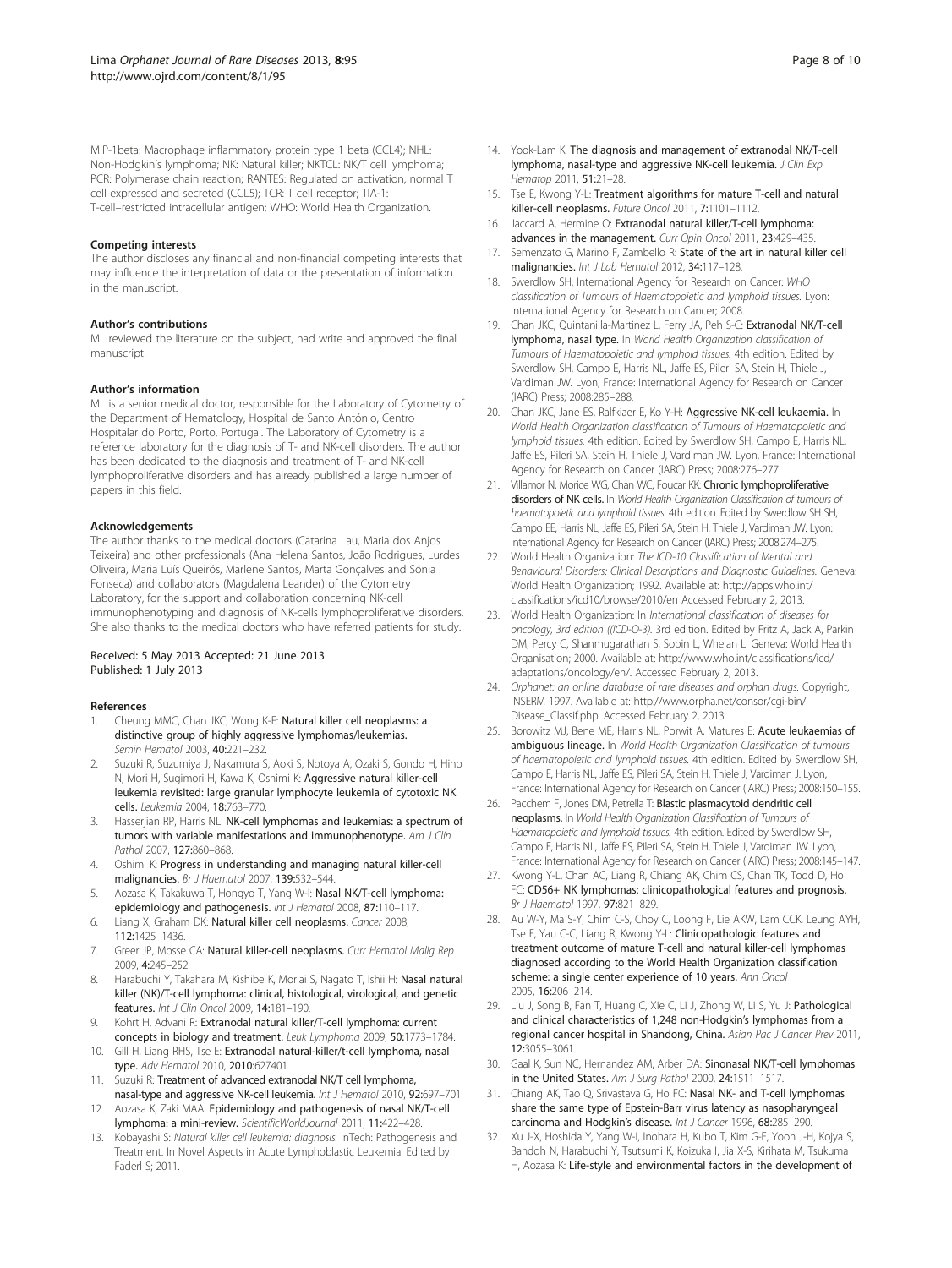<span id="page-8-0"></span>nasal NK/T-cell lymphoma: a case–control study in East Asia. Int J Cancer 2007, 120:406–410.

- 33. Miligi L, Costantini AS, Bolejack V, Veraldi A, Benvenuti A, Nanni O, Ramazzotti V, Tumino R, Stagnaro E, Rodella S, Fontana A, Vindigni C, Vineis P: Non-Hodgkin's lymphoma, leukemia, and exposures in agriculture: results from the Italian multicenter case–control study. Am J Ind Med 2003, 44:627–636.
- 34. Chiu BC-H, Weisenburger DD, Zahm SH, Cantor KP, Gapstur SM, Holmes F, Burmeister LF, Blair A: Agricultural pesticide use, familial cancer, and risk of non-Hodgkin lymphoma. Cancer Epidemiol Biomarkers Prev 2004, 13:525–531.
- 35. Au W-Y, Weisenburger D, Intragumtornchai T, Nakamura S, Kim W-S, Sng I, Vose J, Armitage J, Liang R: Clinical differences between nasal and extranasal natural killer/T-cell lymphoma: a study of 136 cases from the International Peripheral T-Cell Lymphoma Project. Blood 2009, 113:3931–3937.
- 36. Oshimi K, Kawa K, Nakamura S, Suzuki R, Suzumiya J, Yamaguchi M, Kameoka J, Tagawa S, Imamura N, Ohshima K, Kojya S, Iwatsuki K, Tokura Y, Sato E, Sugimori H: NK-cell neoplasms in Japan. Hematology 2005, 10:237–245.
- 37. Suzuki R, Suzumiya J, Yamaguchi M, Nakamura S, Kameoka J, Kojima H, Abe M, Kinoshita T, Yoshino T, Iwatsuki K, Kagami Y, Tsuzuki T, Kurokawa M, Ito K, Kawa K, Oshimi K: Prognostic factors for mature natural killer (NK) cell neoplasms: aggressive NK cell leukemia and extranodal NK cell lymphoma, nasal type. Ann Oncol 2010, 21:1032–1040.
- 38. Kanavaros P, Lescs MC, Brière J, Divine M, Galateau F, Joab I, Bosq J, Farcet JP, Reyes F, Gaulard P: Nasal T-cell lymphoma: a clinicopathologic entity associated with peculiar phenotype and with Epstein-Barr virus. Blood 1993, 81:2688–2695.
- 39. Pagano L, Gallamini A, Trapè G, Fianchi L, Mattei D, Todeschini G, Spadea A, Cinieri S, Iannitto E, Martelli M, Nosari A, Bona ED, Tosti ME, Petti MC, Falcucci P, Montanaro M, Pulsoni A, Larocca LM, Leone G: NK/T-cell lymphomas "nasal type": an Italian multicentric retrospective survey. Ann Oncol 2006, 17:794–800.
- 40. Murdock J, Jaffe ES, Wilson WH, McManus DT, Alexander HD, Morris TCMC: Aggressive natural killer cell leukemia/lymphoma: case report, use of telesynergy and review of the literature. Leuk Lymphoma 2004, 45:1269–1273.
- 41. Guerrero AAM, Lira WP, Bertin CP, Galleguillos VM, Ocqueteau TM: Natural killer cell leukemia. Case report. Rev Med Chil 2005, 133:457-460.
- 42. Castelli R, Molteni M, Gianelli U, Cro L, Grimoldi MG, Cortelezzi A: Aggressive natural killer cell leukaemia with a complex karyotype: a case report. Ann Hematol 2006, 85:66–68.
- 43. Sousa J, Cabezuelo L, Almeida S, Filipe C, Simão A, Carvalho A, Nascimento Costa J: Aggressive NK/T cell leukemia/lymphoma associated with EBV. Acta Med Port 2011, 24(Suppl 3):649–652.
- 44. Gualco G, Domeny-Duarte P, Chioato L, Barber G, Natkunam Y, Bacchi CE: Clinicopathologic and molecular features of 122 Brazilian cases of nodal and extranodal NK/T-cell lymphoma, nasal type, with EBV subtyping analysis. Am J Surg Pathol 2011, 35:1195–1203.
- 45. Suzuki R, Suzumiya J, Oshimi K: Differences between nasal and extranasal NK/T-cell lymphoma. Blood 2009, 113:6260–6261. author reply 6261–6262.
- 46. Wong KF, Chan JK, Cheung MM, So JC: Bone marrow involvement by nasal NK cell lymphoma at diagnosis is uncommon. Am J Clin Pathol 2001, 115:266–270.
- 47. Takahashi N, Miura I, Chubachi A, Miura AB, Nakamura S: A clinicopathological study of 20 patients with T/natural killer (NK)-cell lymphoma-associated hemophagocytic syndrome with special reference to nasal and nasal-type NK/T-cell lymphoma. Int J Hematol 2001, 74:303–308.
- 48. Chim C-S, Ma ESK, Loong F, Kwong Y-L: Diagnostic cues for natural killer cell lymphoma: primary nodal presentation and the role of in situ hybridisation for Epstein-Barr virus encoded early small RNA in detecting occult bone marrow involvement. J Clin Pathol 2005, 58:443-445.
- 49. Chang S-T, Liao Y-L, Lin S-H, Chuang S-S: NK-cell lymphoma with nodal presentation and expression of cutaneous lymphocyte-associated antigen. Pathol Res Pract 2010, 206:463–466.
- 50. Chan JK, Sin VC, Wong KF, Ng CS, Tsang WY, Chan CH, Cheung MM, Lau WH: Nonnasal lymphoma expressing the natural killer cell marker CD56: a clinicopathologic study of 49 cases of an uncommon aggressive neoplasm. Blood 1997, 89:4501–4513.
- 51. Kagami Y, Suzuki R, Taji H, Yatabe Y, Takeuchi T, Maeda S, Kondo E, Kojima M, Motoori T, Mizoguchi Y, Okamoto M, Ohnishi K, Yamabe H, Seto M, Ogura M,

Koshikawa T, Takahashi T, Kurita S, Morishima Y, Suchi T, Nakamura S: Nodal cytotoxic lymphoma spectrum: a clinicopathologic study of 66 patients. Am J Surg Pathol 1999, 23:1184–1200.

- 52. Takahashi E, Asano N, Li C, Tanaka T, Shimada K, Shimada S, Yoshino T, Kojima M, Hara K, Eimoto T, Nakamura S: Nodal T/NK-cell lymphoma of nasal type: a clinicopathological study of six cases. Histopathology 2008, 52:585–596.
- 53. Ruskova A, Abizanda R, Chan G: Aggressive Natural Killer-Cell Leukemia: report of five cases and review of the literature. Leuk Lymphoma 2004, 45:2427–2438.
- 54. Liu EB, Chen HS, Zhang PH, Li ZQ, Sun Q, Yang QY, Fang LH, Sun FJ: Aggressive NK-cell leukemia: report of nine cases and review of literature. Zhonghua Xue Ye Xue Za Zhi 2006, 27:116–119.
- 55. Ryder J, Wang X, Bao L, Gross SA, Hua F, Irons RD: Aggressive natural killer cell leukemia: report of a Chinese series and review of the literature. Int J Hematol 2007, 85:18–25.
- 56. Okuda T, Sakamoto S, Deguchi T, Misawa S, Kashima K, Yoshihara T, Ikushima S, Hibi S, Imashuku S: Hemophagocytic syndrome associated with aggressive natural killer cell leukemia. Am J Hematol 1991, 38:321–323.
- 57. Akashi K, Mizuno S: Epstein-Barr virus-infected natural killer cell leukemia. Leuk Lymphoma 2000, 40:57–66.
- 58. Kaizu K, Maeda M, Ohkawa T, Hayashida M, Nakajima S, Sugisaki Y, Fukunaga Y: Marked elevation of soluble fas ligand and cytokine secretion after splenectomy in aggressive natural killer cell leukemia/ lymphoma. Leuk Lymphoma 2004, 45:2291–2294.
- 59. Choi Y-L, Park J-H, Kim W-S, Lee D-Y, Lee J-H, Yang J-M, Lee E-S: Aggressive NK-cell leukaemia associated with reactive haemophagocytic syndrome. Clin Exp Dermatol 2006, 31:83–85.
- 60. Petterson TE, Bosco AA, Cohn RJ: Aggressive natural killer cell leukemia presenting with hemophagocytic lymphohistiocytosis. Pediatr Blood Cancer 2008, 50:654-657.
- 61. Suzuki S, Uozumi K, Utsunomiya A, Ishitsuka K, Masamoto I, Owatari S, Makino T, White Y, Arima N: Aggressive NK cell leukaemia after splenectomy: association with CD95-resistant memory T-cell proliferation and recalcitrant clinical course of haemophagocytic syndrome. Eur J Haematol 2008, 81:236–241.
- 62. Han A-R, Lee HR, Park B-B, Hwang IG, Park S, Lee SC, Kim K, Lim HY, Ko YH, Kim SH, Kim WS: Lymphoma-associated hemophagocytic syndrome: clinical features and treatment outcome. Ann Hematol 2007, 86:493–498.
- 63. Carbone PP, Kaplan HS, Musshoff K, Smithers DW, Tubiana M: Report of the committee on Hodgkin's disease staging classification. Cancer Res 1971, 31:1860–1861.
- 64. Lister TA, Crowther D, Sutcliffe SB, Glatstein E, Canellos GP, Young RC, Rosenberg SA, Coltman CA, Tubiana M: Report of a committee convened to discuss the evaluation and staging of patients with Hodgkin's disease: Cotswolds meeting. J Clin Oncol 1989, 7:1630–1636.
- 65. Robbins KT, Fuller LM, Vlasak M, Osborne B, Jing BS, Velasquez WS, Sullivan JA: Primary lymphomas of the nasal cavity and paranasal sinuses. Cancer 1985, 56:814-819.
- 66. Ooi GC, Chim CS, Liang R, Tsang KW, Kwong YL: Nasal T-cell/natural killer cell lymphoma: CT and MR imaging features of a new clinicopathologic entity. AJR Am J Roentgenol 2000, 174:1141–1145.
- 67. Khong P-L, Pang CBY, Liang R, Kwong Y-L, Au W-Y: Fluorine-18 fluorodeoxyglucose positron emission tomography in mature T-cell and natural killer cell malignancies. Ann Hematol 2008, 87:613–621.
- 68. Schwartz EJ, Molina-Kirsch H, Zhao S, Marinelli RJ, Warnke RA, Natkunam Y: Immunohistochemical characterization of nasal-type extranodal NK/Tcell lymphoma using a tissue microarray: an analysis of 84 cases. Am J Clin Pathol 2008, 130:343–351.
- 69. Ishida T, Inagaki H, Utsunomiya A, Takatsuka Y, Komatsu H, Iida S, Takeuchi G, Eimoto T, Nakamura S, Ueda R: CXC chemokine receptor 3 and CC chemokine receptor 4 expression in T-cell and NK-cell lymphomas with special reference to clinicopathological significance for peripheral T-cell lymphoma, unspecified. Clin Cancer Res 2004, 10:5494–5500.
- 70. Yagi H, Seo N, Ohshima A, Itoh T, Itoh N, Horibe T, Yoshinari Y, Takigawa M, Hashizume H: Chemokine receptor expression in cutaneous T cell and NK/T-cell lymphomas: immunohistochemical staining and in vitro chemotactic assay. Am J Surg Pathol 2006, 30:1111–1119.
- 71. Falcão RP, Rizzatti EG, Saggioro FP, Garcia AB, Marinato AF, Rego EM: Flow cytometry characterization of leukemic phase of nasal NK/T-cell